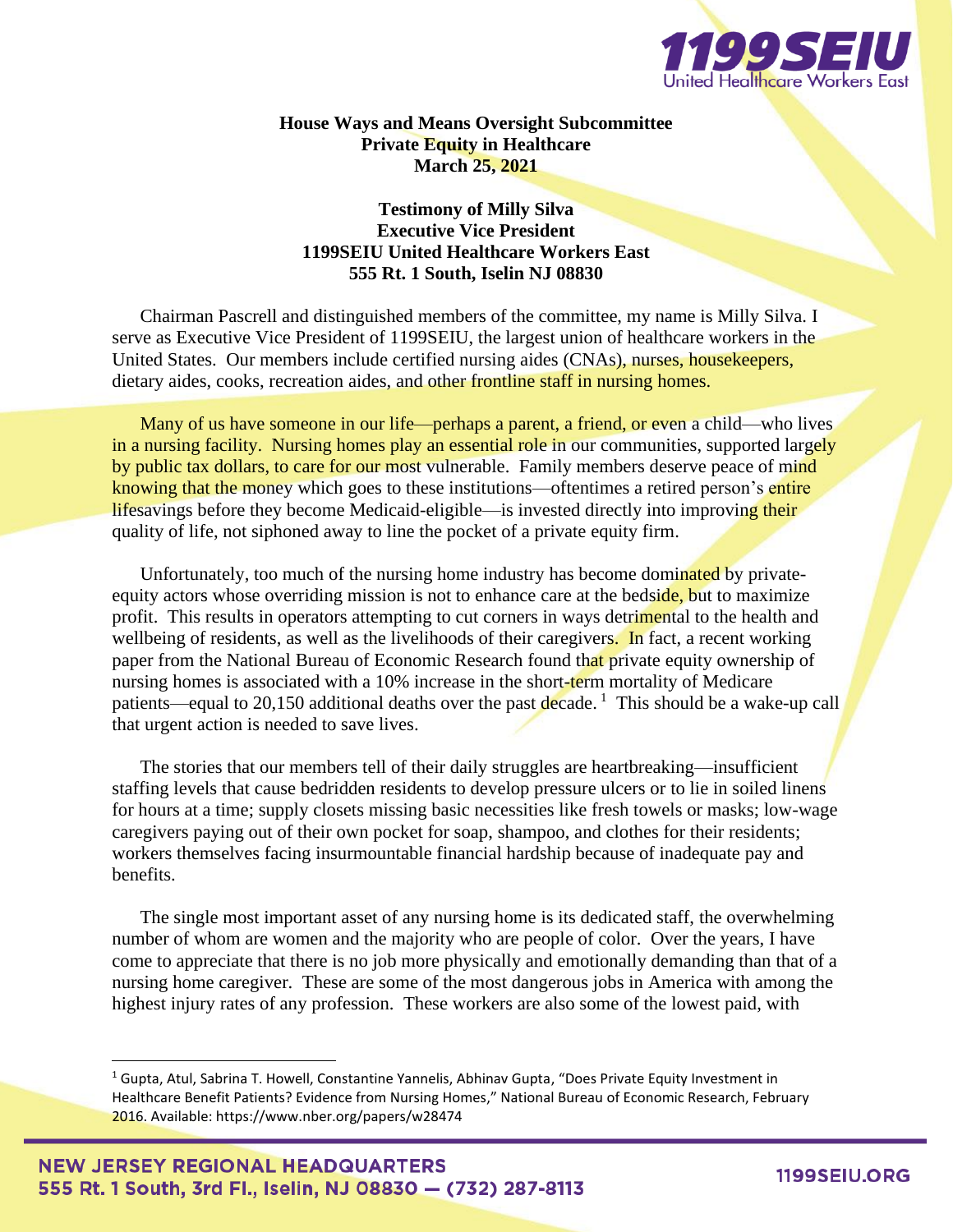

many not even having access to living wages or affordable health insurance, and experiencing deep poverty.

I think of Ella, a certified nursing assistant who took great pride in caring for a Tuskegee airman, even though she earned so little that she couldn't afford her electric bill—and had the power in her apartment shut off.

I think of Claire, who was forced into premature retirement after suffering a debilitating spinal injury when a patient fell on her.

I think of Cheryl, who worked for nearly 30 years at her nursing home until she passed away from COVID-19, one year ago this Tuesday, after being denied access to sufficient personal protective equipment by her employer.

The tragedy that unfolded in nursing homes over the past year has exposed the terrible consequences of a system that for too long has prioritized quick profit over quality care—cutting corners at the expense of vulnerable residents and leaving caregivers unprepared for when crisis hits.

Lisa, a certified nursing aide, says that regular, in-person trainings at her facility were ended as soon as a private equity group took over. Gemma, a nurse at another private-equity backed institution, talks about how she and her co-workers would break down crying because there were times when there would be only two caregivers responsible for nearly 50 residents, just as the virus was surging.

Unfortunately, I am gravely concerned that the industry has not learned the hard lessons of the past year. As we speak, one private equity company, which has just become the single largest operator of nursing homes in New Jersey, is planning to eliminate the affordable health insurance plans, educational benefits, and retirement plans of hundreds of frontline workers across five institutions, effective April 1, as a result of nursing home sales related to private equity debt. Is this how operators should be valuing caregivers and the services they provide, amid a pandemic and at a time when our society is aging and in need of greater end-of-life care?

Rather than having a system that fosters competition among providers to provide the best care, the lack of financial transparency and oversight in the nursing home sector has meant that some operators attempt to provide the least amount of care at the highest possible price, rather than the highest quality of care in the most efficient way.

This needs to change, and there are a range of reform ideas that would help to move this industry in a better direction. Part of what needs to happen is to make sure that caregivers can effectively advocate for themselves and their residents. When caregivers have a voice at work, patients are better protected. In fact, a study of the New York nursing home industry published in *Health Affairs* last September found a 42% relative decrease in COVID-19 infection rates, and a 30% relative decrease in mortality rates, among nursing home residents at facilities where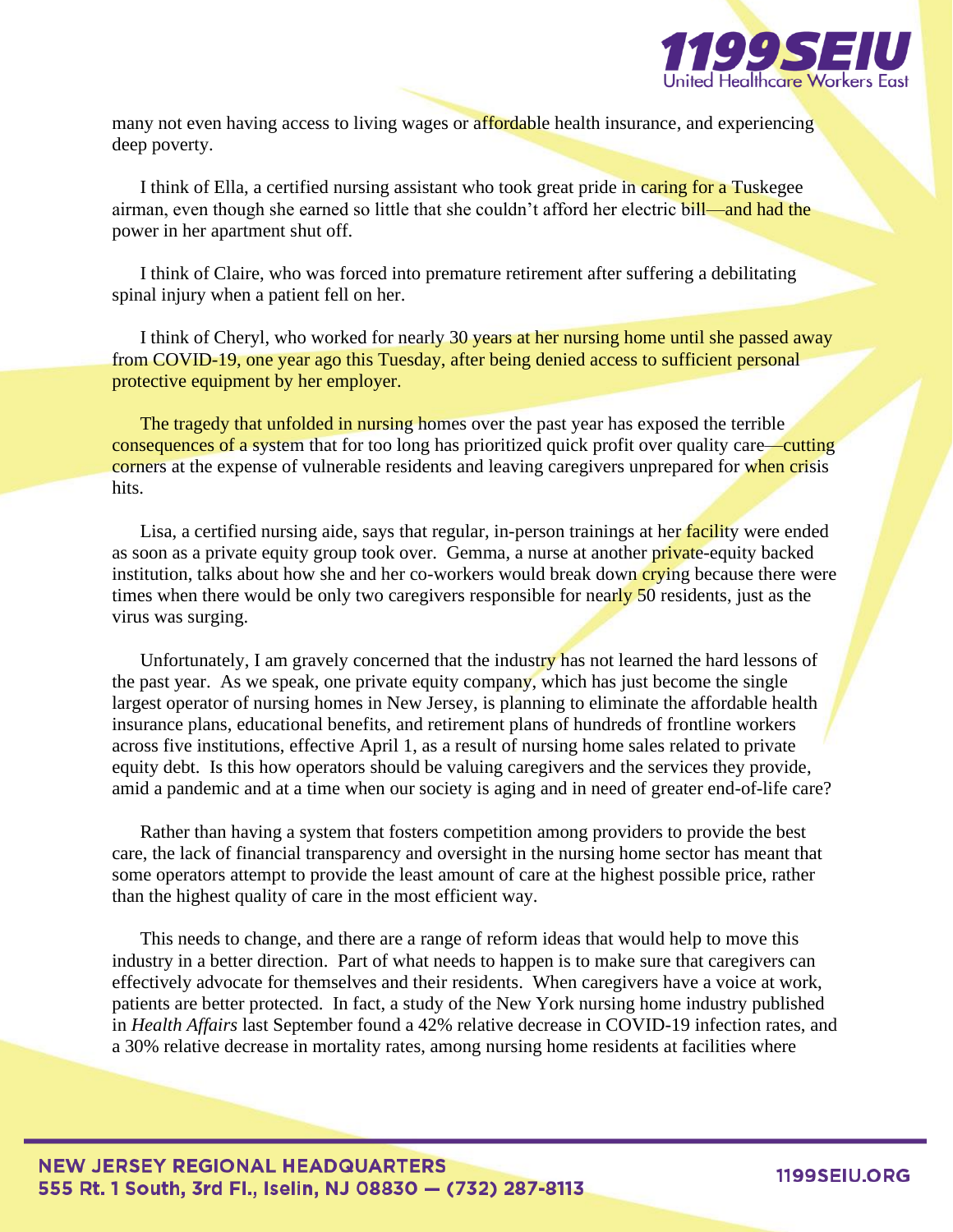

workers had union representation. Workers at such facilities also had better access to n95 masks and eye shields.<sup>2</sup>

While the presence of unions is one check against nursing homes under-investing in care, strong legislative oversight is another. In New Jersey, an independent review of the long-term care industry commissioned by the Murphy Administration and conducted by Manatt Health offered a range of valuable recommendations. These include: creating new procedures for overseeing and regulating changes in nursing home ownership, bolstering the workforce through wage enhancements and increased educational opportunities, strengthening penalties for nursing homes with serious deficiencies, and improving direct care staffing levels.<sup>3</sup>

Among the many frustrations that nursing home workers often raise about their jobs, concern over poor staffing levels often rises above all else. Research conducted by CMS has found that nursing home residents should receive a minimum of 4.1 hours of nursing care per day to meet federal quality standards.<sup>4</sup> Sadly, most nursing homes do not meet this threshold. Staffing is particularly lackluster in facilities under private equity ownership, where residents are, on average, provided with fewer hours of daily care by CNAs yet are 50% more likely to be put on antipsychotic medications,<sup>5</sup> which cause patients to become more docile, passive, and compliant.

Staffing problems, existing long prior to the pandemic, are compounded by astronomical annual employee turnover rates within the industry, averaging 128% nationally and exceeding 300% at some institutions, according to a recent study using industry payroll data collected by  $CMS<sup>6</sup>$ 

In New Jersey and across the country, the COVID-19 pandemic has tragically shown the consequence of poor staffing levels in nursing homes. Family members, caregivers, advocates, New Jersey's long-term care ombudsman, and nursing home residents themselves have all pointed to deplorable staffing conditions as a primary failure to meeting residents' physical and emotional needs during this most challenging time. Staffing levels went from bad to worse almost overnight because nursing homes, especially for-profit and private-equity owned facilities, had been operating with skeletal staffing to begin with.

As a result of 1199SEIU's dedicated advocacy, New Jersey has acted recently by implementing a law establishing the strongest CNA-to-resident staffing ratios in the country. Similarly, in New York we are advocating for the gold standard of 4.1 hours per resident day of

<sup>2</sup> Dean, Adam, Atheendar Venkataramani, and Simeon Kimmel, "Mortality Rates From COVID-19 Are Lower In Unionized Nursing Homes," Health Affairs, November, 2020. Available:

https://www.healthaffairs.org/do/10.1377/hblog20200910.227190/full/.

<sup>&</sup>lt;sup>3</sup> Manatt Health, "Recommendations to Strengthen the Resilience of New Jersey's Nursing Homes in the Wake of COVID-19," June 2, 2020. Available: https://www.manatt.com/Manatt/media/Documents/NJ-LTC-Report\_2.pdf <sup>4</sup> Harrington, Charlene, John F. Schnelle, Margaret McGregor, and Sandra F. Simmons, "The Need for Higher Minimum Staffing Standards in U.S. Nursing Homes", Health Serv Insights, April 12, 2016. Available: https://www.ncbi.nlm.nih.gov/pmc/articles/PMC4833431/

<sup>5</sup> Atul Gupta, et al.

<sup>&</sup>lt;sup>6</sup> Gandhi, Ashvin, Huizi Yu, and David C. Grabowski, "High Nursing Staff Turnover In Nursing Homes Offers Important Quality Information," Health Affairs, Vol. 40, No. 3. Available: https://www.healthaffairs.org/doi/abs/10.1377/hlthaff.2020.00957